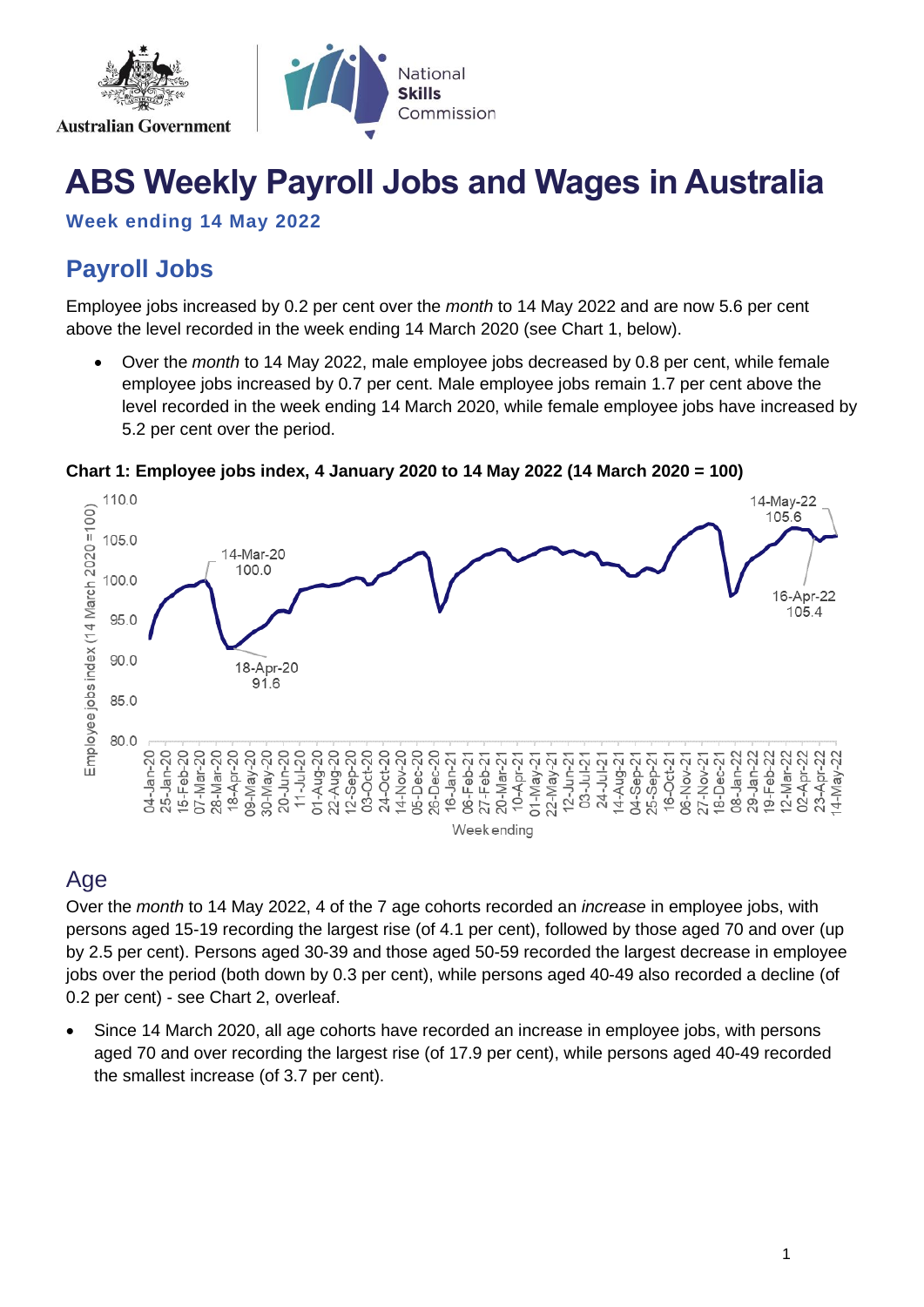

#### **Chart 2: Percentage change in employee jobs by age to 14 May 2022**

### State/territory

All states and territories recorded an *increase* in employee jobs over the *month* to 14 May 2022, with the exception of Tasmania (which fell by 0.8 per cent) and the Australian Capital Territory (which remained steady). The Northern Territory recorded the largest increase in employee jobs over the period (of 1.0 per cent), followed by Queensland (up by 0.3 per cent) – see Chart 3, below.

• All states and territories recorded a *rise* in employee jobs between 14 March 2020 and 14 May 2022, with the Northern Territory recording the strongest increase (of 8.2 per cent). New South Wales recorded the smallest increase in employee jobs over the period (of 3.7 per cent).



**Chart 3: Percentage change in employee jobs by state/territory to 14 May 2022**

### Capital city/rest of state

Over the *month* to 14 May 2022, 8 of the 15 capital city/rest of state areas recorded a *decrease* in employee jobs, with Rest of Tasmania recording the largest fall (of 1.2 per cent), followed by Rest of South Australia (down by 0.7 per cent). Rest of Northern Territory recorded the largest increase in employee jobs over the period (of 0.8 per cent), followed by Greater Darwin (up by 0.7 per cent) – see Chart 4, overleaf.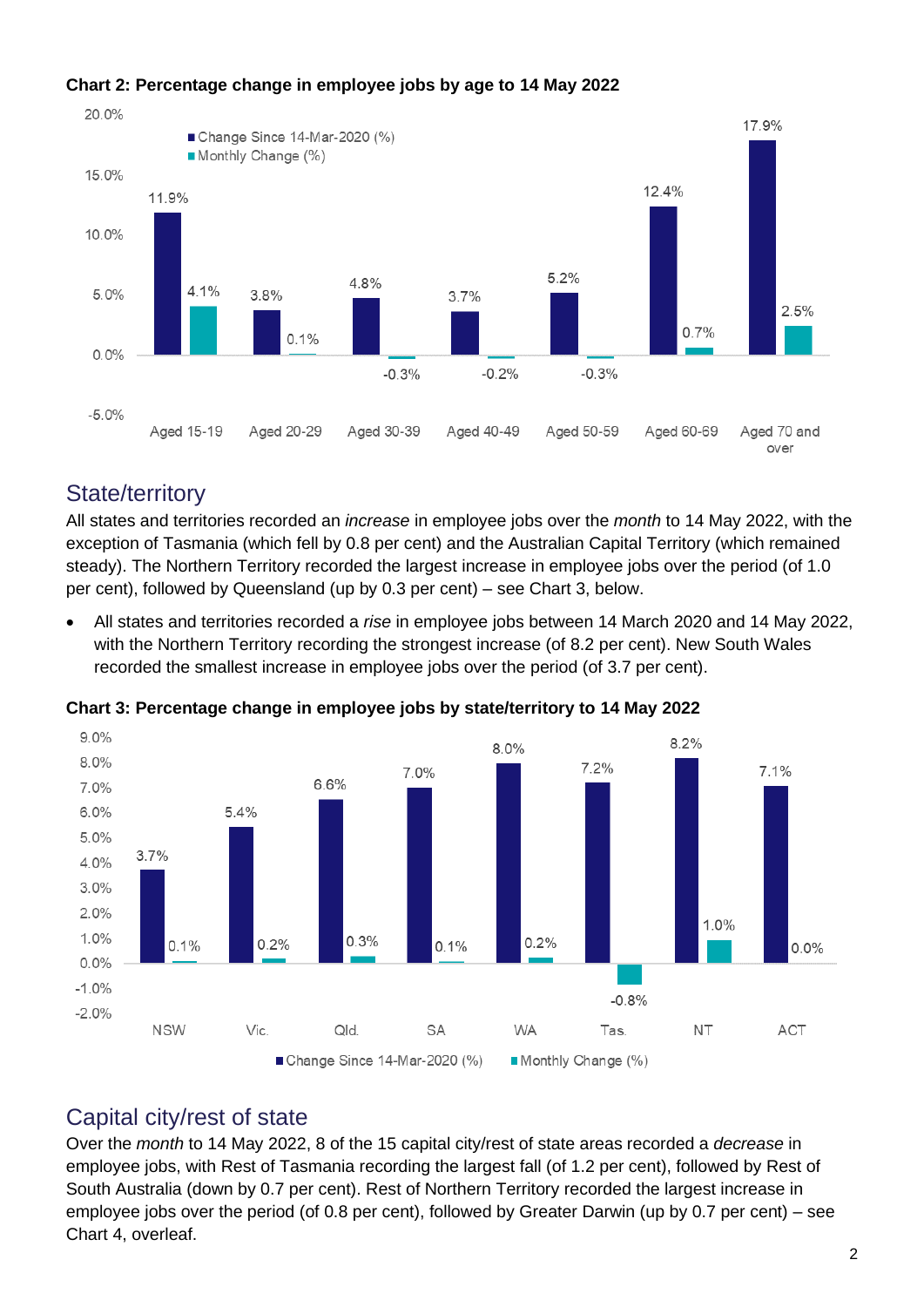• All capital city/rest of state areas recorded a *rise* in employee jobs between 14 March 2020 and 14 May 2022, with Rest of Northern Territory recording the largest increase (of 7.3 per cent). Greater Sydney recorded the smallest increase in employee jobs over the period (of 0.9 per cent).



**Chart 4: Percentage change in employee jobs by capital city/rest of state areas to 14 May 2022**

### **Industry**

Over the *month* to 14 May 2022, 6 of the 19 industries recorded an increase in employee jobs (see Chart 5, overleaf).

- The Education and Training industry recorded the largest increase in employee jobs over the month (of 4.4 per cent), followed by Accommodation and Food Services (up by 2.1 per cent) and Public Administration and Safety (up by 1.2 per cent).
- The Agriculture, Forestry and Fishing industry recorded the largest decrease in employee jobs over the month (of 3.0 per cent), followed by Wholesale Trade (down by 2.3 per cent) and Manufacturing (down by 1.7 per cent).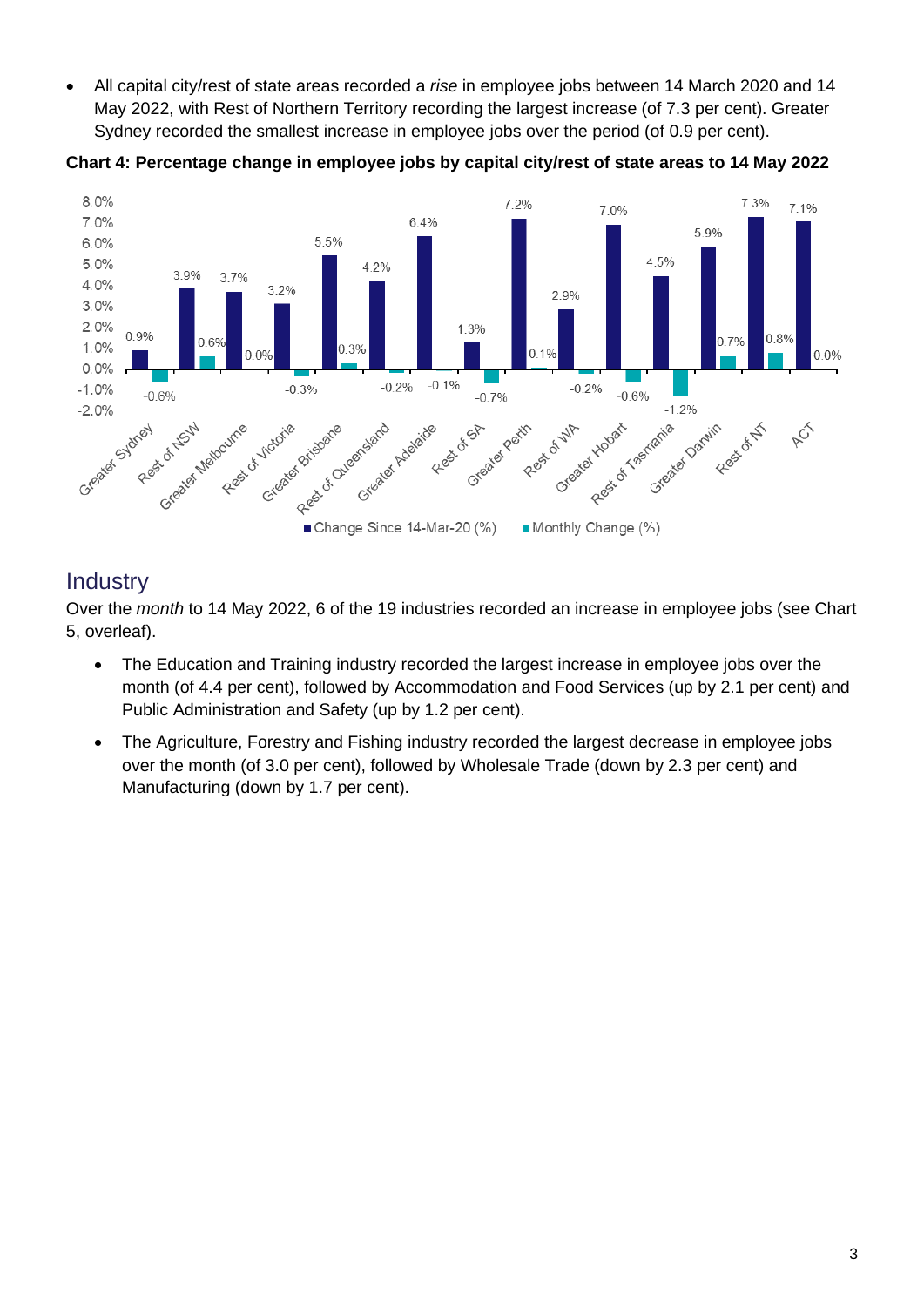#### **Chart 5: Percentage change in employee jobs between 16 April 2022 and 14 May 2022**



Between 14 March 2020 and 14 May 2022, 14 of the 19 industries recorded an increase in employee jobs (see Chart 6, overleaf).

- The Health Care and Social Assistance industry recorded the largest increase in employee jobs over the period (of 12.6 per cent), followed by Professional, Scientific & Technical Services (up by 8.2 per cent) and Financial and Insurance Services (up by 7.8 per cent).
- The Accommodation and Food Services industry recorded the largest fall in employee jobs over the period (of 7.5 per cent), followed by Transport, Postal and Warehousing (down by 6.6 per cent) and Manufacturing (down by 4.6 per cent).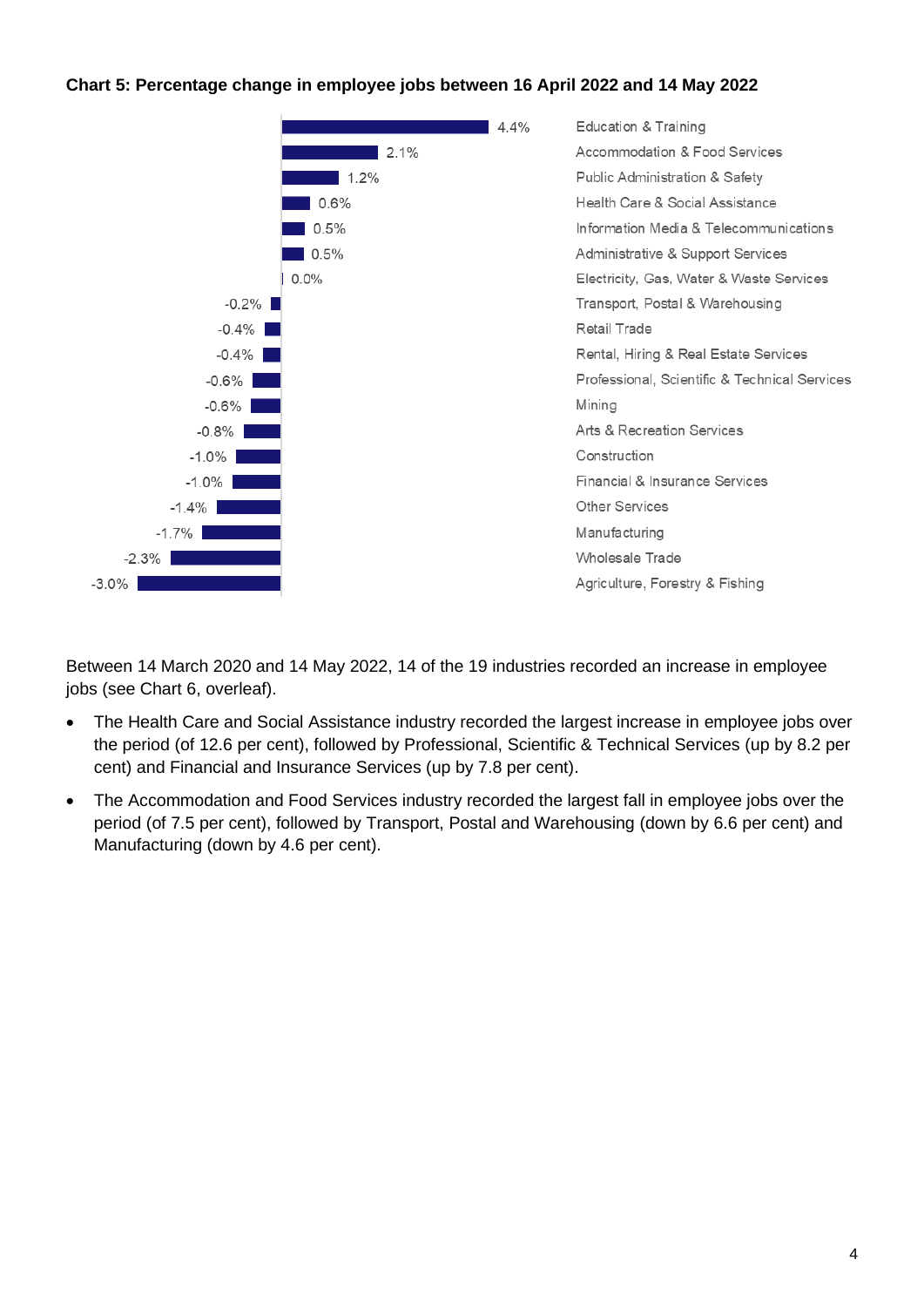#### **Chart 6: Percentage change in employee jobs between 14 March 2020 and 14 May 2022**

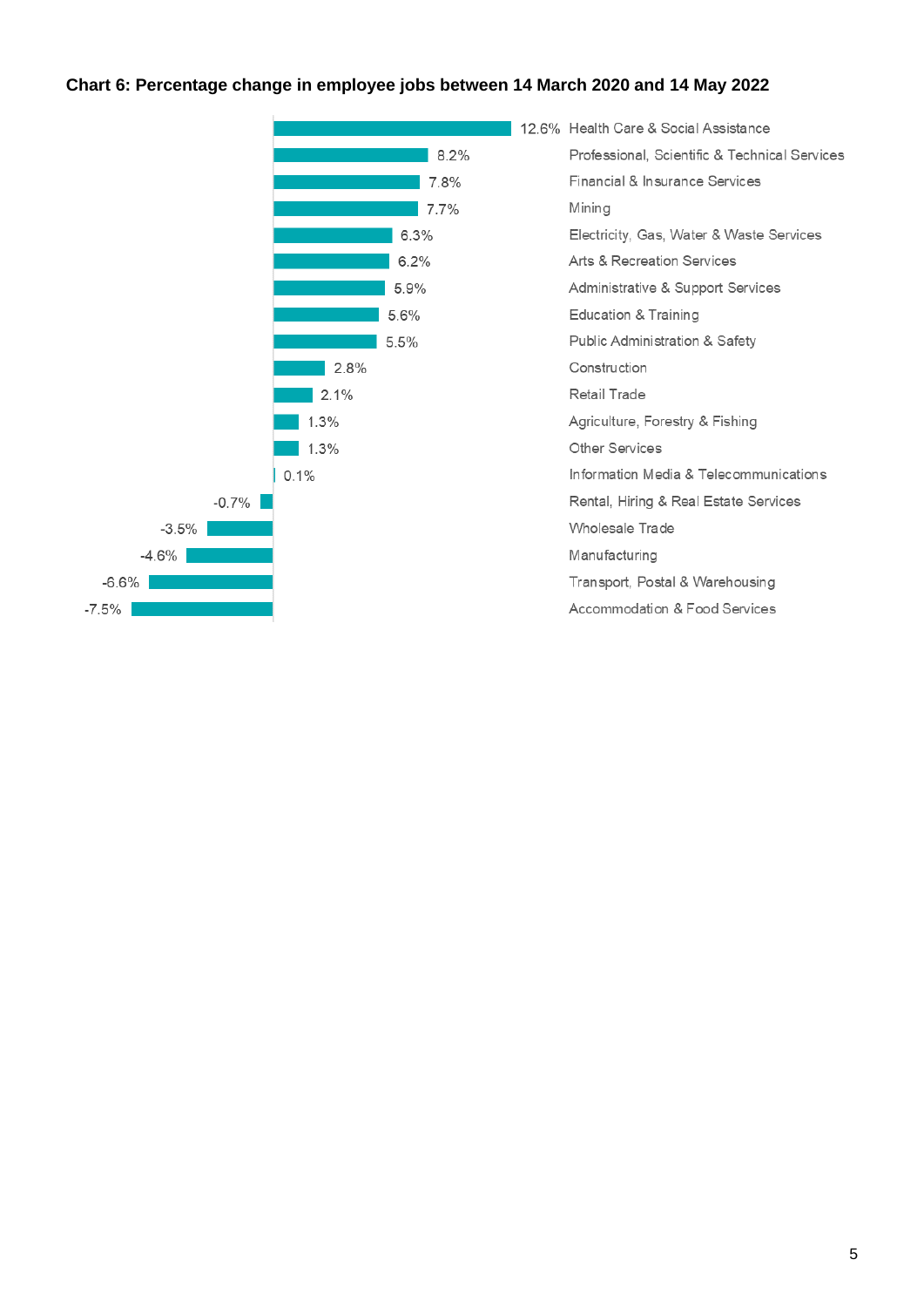# Statistical Area Level 4

# **Table 1: Change in employee jobs (%) by Statistical Area Level 4**

|                                        | <b>14 March 2020 to</b> | 16 April 2022 to |
|----------------------------------------|-------------------------|------------------|
|                                        | 14 May 2022             | 14 May 2022      |
| <b>New South Wales</b>                 | 3.7                     | 0.1              |
| <b>Greater Sydney</b>                  | 0.9                     | $-0.6$           |
| <b>Central Coast</b>                   | 3.2                     | 0.2              |
| Sydney - Baulkham Hills and Hawkesbury | 6.2                     | $-0.6$           |
| Sydney - Blacktown                     | 5.8                     | 0.0              |
| Sydney - City and Inner South          | $-3.3$                  | $-1.3$           |
| Sydney - Eastern Suburbs               | $-2.6$                  | $-1.2$           |
| Sydney - Inner South West              | $-3.2$                  | $-1.2$           |
| Sydney - Inner West                    | $-0.5$                  | $-1.1$           |
| Sydney - North Sydney and Hornsby      | 1.2                     | $-0.5$           |
| Sydney - Northern Beaches              | 1.1                     | $-0.9$           |
| Sydney - Outer South West              | 3.2                     | 0.3              |
| Sydney - Outer West and Blue Mountains | 2.7                     | 1.0              |
| Sydney - Parramatta                    | $-1.3$                  | $-1.1$           |
| Sydney - Ryde                          | 3.8                     | $-0.9$           |
| Sydney - South West                    | 3.7                     | $-0.2$           |
| Sydney - Sutherland                    | 2.0                     | $-0.2$           |
| <b>Rest of NSW</b>                     | 3.9                     | 0.6              |
| Capital Region                         | 5.9                     | 0.1              |
| New South Wales - Central West         | 3.1                     | 0.0              |
| Coffs Harbour - Grafton                | 3.1                     | 1.8              |
| Far West and Orana                     | 0.5                     | 1.0              |
| Hunter Valley exc Newcastle            | 6.9                     | 0.6              |
| <b>Illawarra</b>                       | 4.4                     | 0.6              |
| <b>Mid North Coast</b>                 | 4.4                     | 0.2              |
| Murray                                 | 4.3                     | 0.3              |
| New England and North West             | 0.6                     | 1.1              |
| Newcastle and Lake Macquarie           | 5.5                     | 1.0              |
| Richmond - Tweed                       | 1.2                     | 0.9              |
| Riverina                               | 1.2                     | 0.8              |
| Southern Highlands and Shoalhaven      | 5.4                     | 0.9              |
| <b>Victoria</b>                        | 5.4                     | 0.2              |
| <b>Greater Melbourne</b>               | 3.7                     | 0.0              |
| Melbourne - Inner                      | 0.3                     | $-0.6$           |
| Melbourne - Inner East                 | 2.4                     | $-0.4$           |
| Melbourne - Inner South                | 3.3                     | 0.3              |
| Melbourne - North East                 | 4.7                     | $-0.5$           |
| Melbourne - North West                 | 5.3                     | $-0.5$           |
| Melbourne - Outer East                 | 1.8                     | 0.3              |
| Melbourne - South East                 | 6.7                     | 1.5              |
| Melbourne - West                       | 5.5                     | $-0.4$           |
| Mornington Peninsula                   | 1.7                     | 0.1              |
| Rest of Vic.                           | 3.2                     | $-0.3$           |
| <b>Ballarat</b>                        | 4.0                     | 0.2              |
| Bendigo                                | 1.6                     | $-1.7$           |
| Geelong                                | 6.7                     | $-0.9$           |
| Hume                                   | 3.9                     | $-0.4$           |
| Latrobe - Gippsland                    | 2.3                     | 0.5              |
| Victoria - North West                  | $-0.6$                  | $-0.7$           |
| Shepparton                             | 3.4                     | 0.0              |
| Warrnambool and South West             | $-0.2$                  | 1.5              |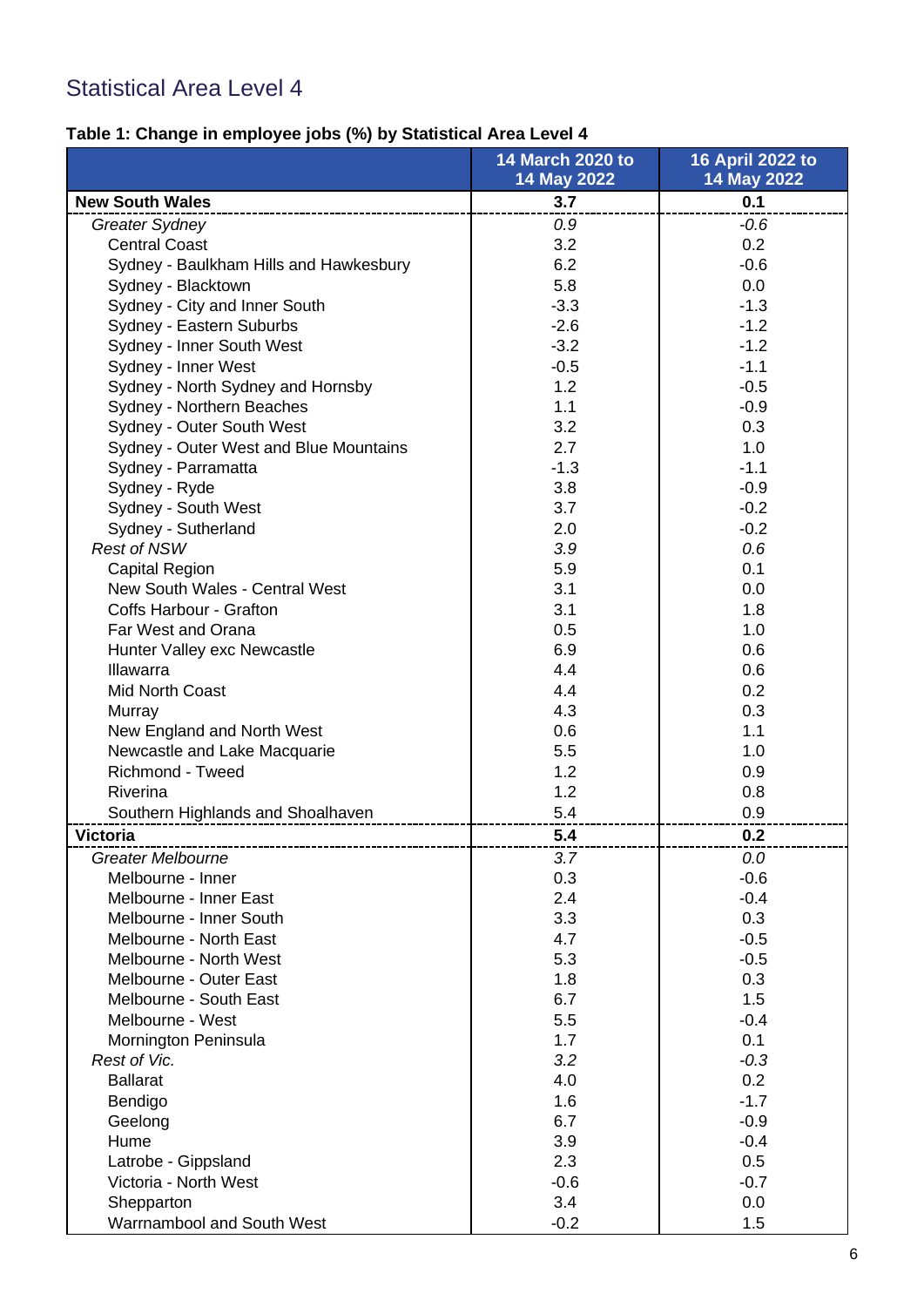# **Table 1 (cont.): Change in employee jobs (%) by Statistical Area Level 4**

|                                        | 14 March 2020 to 14 | 16 April 2022 to 14 |
|----------------------------------------|---------------------|---------------------|
|                                        | <b>May 2022</b>     | <b>May 2022</b>     |
| Queensland                             | 6.6                 | 0.3                 |
| <b>Greater Brisbane</b>                | 5.5                 | 0.3                 |
| Brisbane - East                        | 4.2                 | 0.1                 |
| Brisbane - North                       | 4.3                 | 0.8                 |
| Brisbane - South                       | 4.5                 | 0.1                 |
| Brisbane - West                        | 5.1                 | 1.0                 |
| <b>Brisbane Inner City</b>             | 5.9                 | 0.2                 |
| Ipswich                                | 7.4                 | 0.2                 |
| Logan - Beaudesert                     | 5.8                 | 0.2                 |
| Moreton Bay - North                    | 5.9                 | $-0.7$              |
| Moreton Bay - South                    | 5.6                 | 1.1                 |
| <b>Rest of Qld</b>                     | 4.2                 | $-0.2$              |
| Cairns                                 | 4.4                 | 1.1                 |
| Darling Downs - Maranoa                | $-0.1$              | $-0.3$              |
| <b>Central Queensland</b>              | 2.5                 | $-0.5$              |
| <b>Gold Coast</b>                      | 4.7                 | $-0.9$              |
| Mackay - Isaac - Whitsunday            | 1.7                 | $-1.1$              |
| Queensland - Outback                   | 0.0                 | $-0.6$              |
| <b>Sunshine Coast</b>                  | 8.3                 | $-0.2$              |
| Toowoomba                              | 5.0                 | 0.2                 |
| Townsville                             | 2.4                 | 0.9                 |
| Wide Bay<br>-------------------------- | 5.2                 | 0.5                 |
| <b>South Australia</b>                 | 7.0                 | 0.1                 |
| Greater Adelaide                       | 6.4                 | $-0.1$              |
| Adelaide - Central and Hills           | 7.6                 | $-0.1$              |
| Adelaide - North                       | 6.3                 | 0.2                 |
| Adelaide - South                       | 5.7                 | $-0.1$              |
| Adelaide - West                        | 6.1                 | $-0.4$              |
| <b>Rest of SA</b>                      | 1.3                 | $-0.7$              |
| Barossa - Yorke - Mid North            | 2.6                 | $-0.7$              |
| South Australia - Outback              | 0.2                 | $-0.9$              |
| South Australia - South East           | 1.1                 | $-0.5$              |
| <b>Western Australia</b>               | 8.0                 | 0.2                 |
| <b>Greater Perth</b>                   | 7.2                 | 0.1                 |
| Mandurah                               | 7.1                 | 0.1                 |
| Perth - Inner                          | 7.3                 | 0.0                 |
| Perth - North East                     | 8.3                 | 0.0                 |
| Perth - North West                     | 6.4                 | $-0.2$              |
| Perth - South East                     | 7.0                 | 0.5                 |
| Perth - South West                     | 7.8                 | 0.0                 |
| <b>Rest of WA</b>                      | 2.9                 | $-0.2$              |
| <b>Bunbury</b>                         | 4.3                 | $-0.2$              |
| Western Australia - Wheat Belt         | 0.8                 | $-0.5$              |
| Western Australia - Outback (North)    | 2.9                 | 0.2                 |
| Western Australia - Outback (South)    | $-0.6$              | $-0.5$              |
| <b>Tasmania</b>                        | 7.2                 | $-0.8$              |
| Hobart                                 | 7.0                 | $-0.6$              |
| Rest of Tas.                           | 4.5                 | $-1.2$              |
| <b>Launceston and North East</b>       | 3.6                 | $-1.8$              |
| Tasmania - South East                  | 5.5                 | $-1.2$              |
| Tasmania - West and North West         | 5.4                 | $-0.5$              |
| <b>Northern Territory</b>              | 8.2                 | 1.0                 |
| Darwin                                 |                     | 0.7                 |
|                                        | 5.9<br>7.3          | 0.8                 |
| Northern Territory - Outback           |                     |                     |
| <b>Australian Capital Territory</b>    | 7.1                 | 0.0                 |
| <b>Australia</b>                       | 5.6                 | 0.2                 |